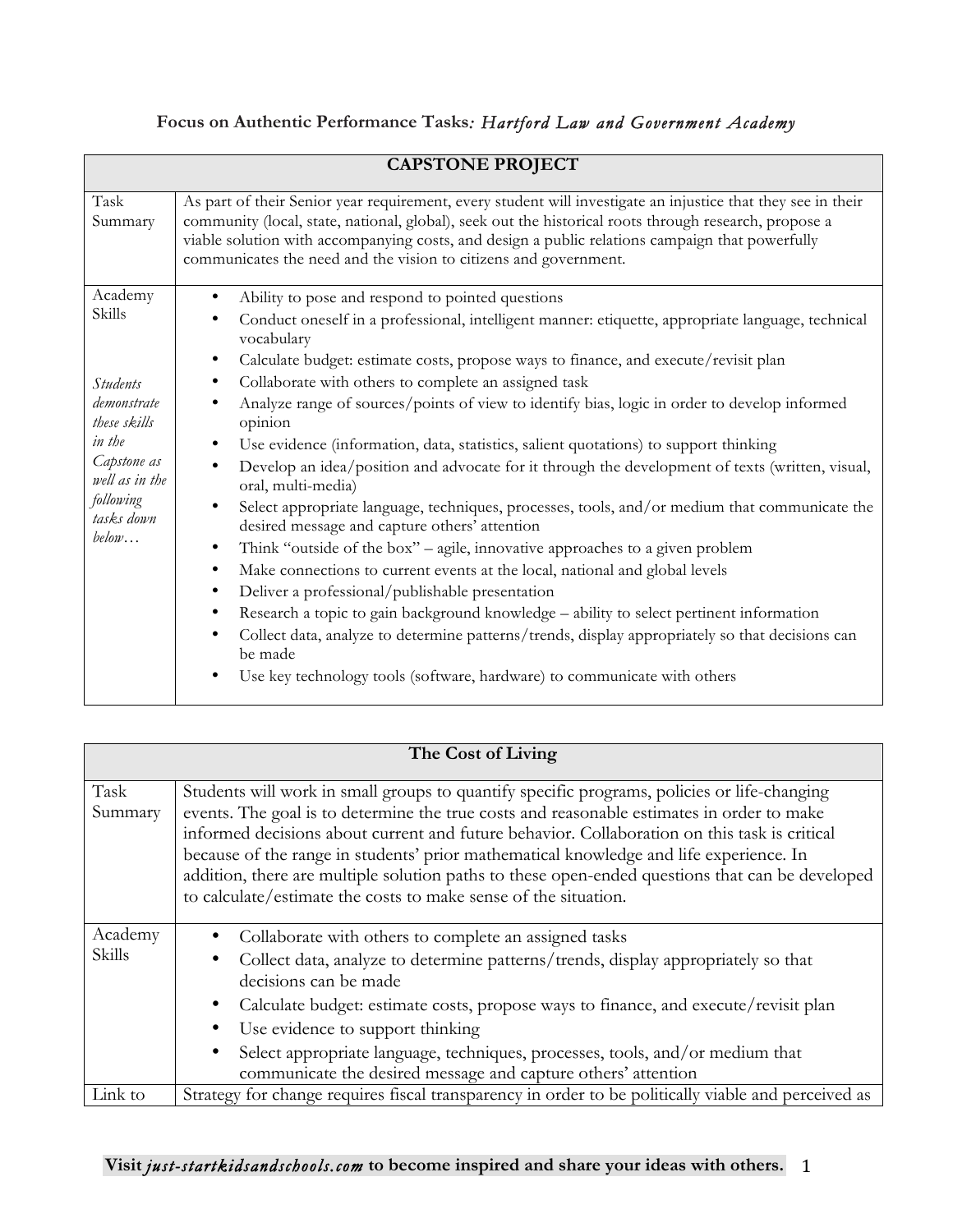|         | Capstone   trustworthy by the citizenry. Students are expected to calculate/estimate the costs of the |
|---------|-------------------------------------------------------------------------------------------------------|
| Project | position and effectively communicate both the costs of injustice as well as the costs of reform.      |
|         |                                                                                                       |

|                                | Interview (student as interviewee)                                                                                                                                                                                                                                                                                                                                                                                                                                                                                                                                                                                                                                                                                                                                                                             |
|--------------------------------|----------------------------------------------------------------------------------------------------------------------------------------------------------------------------------------------------------------------------------------------------------------------------------------------------------------------------------------------------------------------------------------------------------------------------------------------------------------------------------------------------------------------------------------------------------------------------------------------------------------------------------------------------------------------------------------------------------------------------------------------------------------------------------------------------------------|
| Task<br>Summary                | Students know how to market themselves or their ideas in order to achieve a given goal<br>(admission into a program, employment, scholarship, funding, public support). The student<br>first is expected to research the interviewer and their organization so that the supporting<br>documents (resume, portfolio, multi-media clips) and verbal responses are appropriate and<br>professional. During the interview process, the student strategically shares information and<br>anecdotes to illustrate strengths and potential contributions that will benefit both the student<br>(or the organization the student represents) and the organization. In addition, students are<br>expected to embody professionalism through their physical appearance, body language, choice<br>of words, and sincerity. |
| Academy<br>Skills              | Research a topic to gain background knowledge – ability to select pertinent information<br>Deliver a professional/publishable presentation<br>Conduct oneself in a professional, intelligent manner: etiquette, appropriate language,<br>technical vocabulary<br>Ability to pose and respond to pointed questions<br>Use evidence to support thinking                                                                                                                                                                                                                                                                                                                                                                                                                                                          |
| Link to<br>Capstone<br>Project | Advocacy of a position requires students to be able to market their position to others in order<br>to convince them that the strengths and potential contributions that the reform would bring is<br>worth their support (financial, political).                                                                                                                                                                                                                                                                                                                                                                                                                                                                                                                                                               |

|                                | Interview (student as interviewer)                                                                                                                                                                                                                                                                                                                                                                                                                                                                                                                                                                                                                                             |
|--------------------------------|--------------------------------------------------------------------------------------------------------------------------------------------------------------------------------------------------------------------------------------------------------------------------------------------------------------------------------------------------------------------------------------------------------------------------------------------------------------------------------------------------------------------------------------------------------------------------------------------------------------------------------------------------------------------------------|
| Task<br>Summary                | Students conduct an interview in order to elicit information from the subject to achieve a<br>desired result (i.e. deepen knowledge, determine guilt, make decisions). This task requires<br>extensive preparation in order to develop appropriate questions and questioning techniques<br>that will serve as the foundation of the interview. In addition, students are expected to<br>demonstrate effective listening/observational skills and agility through the spontaneous<br>creation of questions based on the responses they are receiving during the experience. After<br>the interview, the student analyzes the information provided to effect the desired result. |
| Academy<br><b>Skills</b>       | Research a topic to gain background knowledge – ability to select pertinent information<br>Analyze range of sources/points of view (interview subject) to identify bias, logic in<br>order to develop informed opinion<br>Ability to pose and respond to pointed questions<br>Conduct oneself in a professional, intelligent manner: etiquette, appropriate language,<br>technical vocabulary                                                                                                                                                                                                                                                                                  |
| Link to<br>Capstone<br>Project | Conducting interviews can be an important component both in the description of injustice<br>(gathering of information) and the development of a strategy (seeking feedback and guidance<br>from advocacy groups and other related organizations). Students are expected to be able to                                                                                                                                                                                                                                                                                                                                                                                          |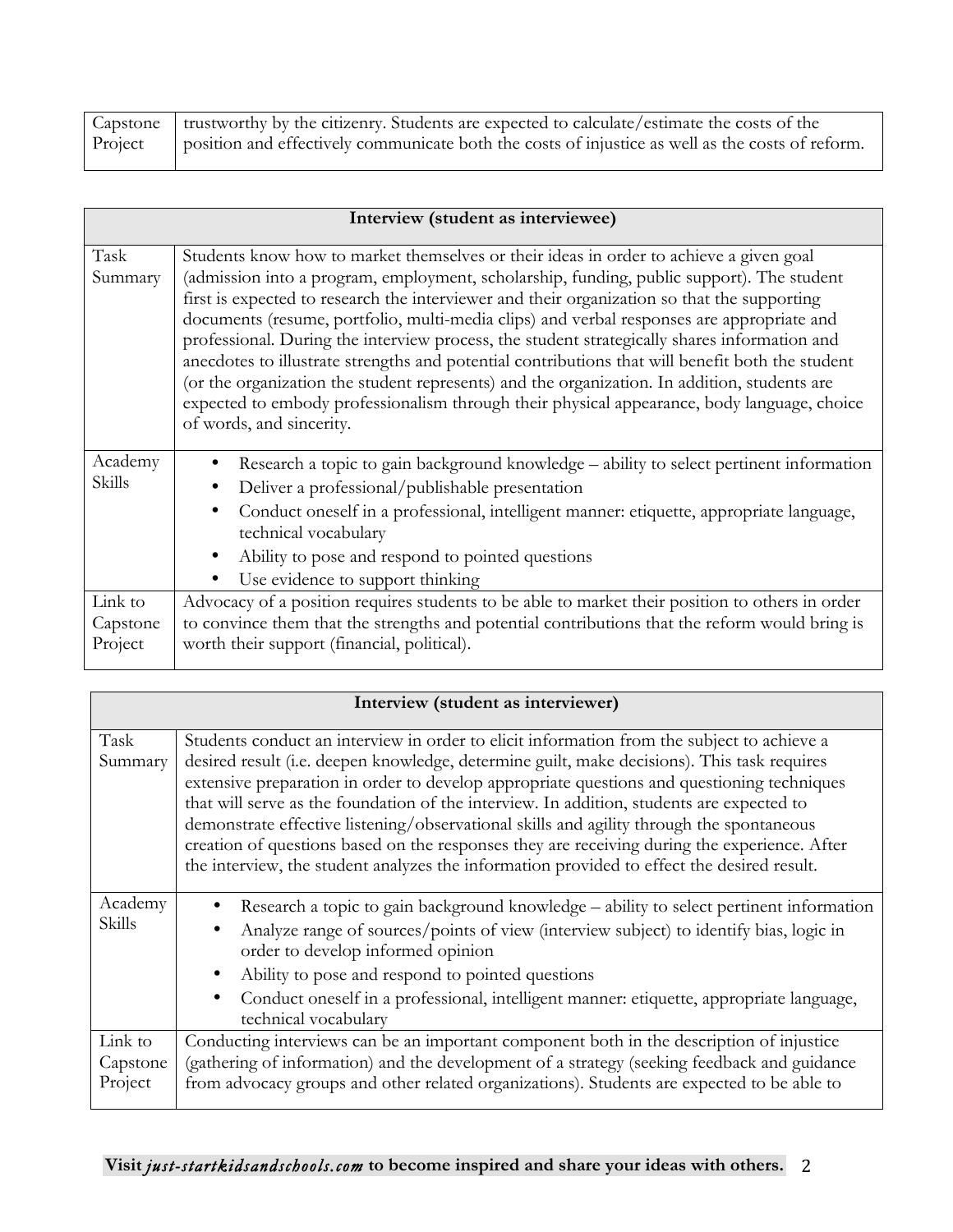| elicit information and ideas from community members in order to inform their decisions. |  |  |  |
|-----------------------------------------------------------------------------------------|--|--|--|
|                                                                                         |  |  |  |

|                                | <b>Community Beautification</b>                                                                                                                                                                                                                                                                                                                                                                                                                                                                                                                                                                                                                                                                                                                                                                                 |
|--------------------------------|-----------------------------------------------------------------------------------------------------------------------------------------------------------------------------------------------------------------------------------------------------------------------------------------------------------------------------------------------------------------------------------------------------------------------------------------------------------------------------------------------------------------------------------------------------------------------------------------------------------------------------------------------------------------------------------------------------------------------------------------------------------------------------------------------------------------|
| Task<br>Summary                | Students collaborate to develop and execute an idea that will contribute to the aesthetic beauty<br>and health of a place/community. This development process includes: survey of the<br>area/neighborhood to determine current condition, interview people who live in/use the space<br>to find out their concerns and ideas, propose and get approval for the project, develop a plan<br>of action, and complete the task. Technology is expected to be used in order to collect data,<br>effectively document the process, solicit volunteers/contributions, and/or advocate for its<br>significance.                                                                                                                                                                                                        |
| Academy<br>Skills              | Collaborate with others to complete an assigned task<br>Collect data, analyze to determine patterns/trends, display appropriately so that<br>decisions can be made<br>Analyze range of sources/points of view to identify bias, logic in order to develop<br>informed opinion<br>Think "outside of the box" – agile, innovative approaches to a given problem<br>٠<br>Develop an idea/position and advocate for it through the development of texts<br>$\bullet$<br>Select appropriate language, techniques, processes, tools, and/or medium that<br>$\bullet$<br>communicate the desired message and capture others' attention<br>Calculate budget: estimate costs, propose ways to finance, and execute/revisit plan<br>$\bullet$<br>Use key technology tools (software, hardware) to communicate with others |
| Link to<br>Capstone<br>Project | Because this task is a form of community renewal, it requires the identification of an area of<br>real concern and a solution that has perceived and actual value to those who live in/use the<br>space. The strategy for change and the advocacy of the position are important from conception<br>of the project through approval through completion so that the work is significant to the<br>intended audience.                                                                                                                                                                                                                                                                                                                                                                                              |

|                   | <b>Advocacy for a Position</b>                                                                                                                                                                                                                                                                                                                                                                                                                                      |
|-------------------|---------------------------------------------------------------------------------------------------------------------------------------------------------------------------------------------------------------------------------------------------------------------------------------------------------------------------------------------------------------------------------------------------------------------------------------------------------------------|
| Task<br>Summary   | Students will take a stand on a given issue/problem/proposal based upon critical review of<br>materials as well as prior knowledge and personal experience. In advocating for their position,<br>students will use evidence to support their thinking as well as address flaws in other points of<br>view. The presentation of their point of view must be persuasive but also respectful in both the<br>articulation of information and the response to questions. |
| Academy<br>Skills | Analyze range of sources/points of view to identify bias/logic in order to develop<br>informed opinion<br>Develop an idea/position and advocate for it through the development of texts<br>٠<br>Use evidence to support thinking<br>Select appropriate language, techniques, processes, tools, and/or medium that<br>$\bullet$<br>communicate the desired message and capture others' attention                                                                     |